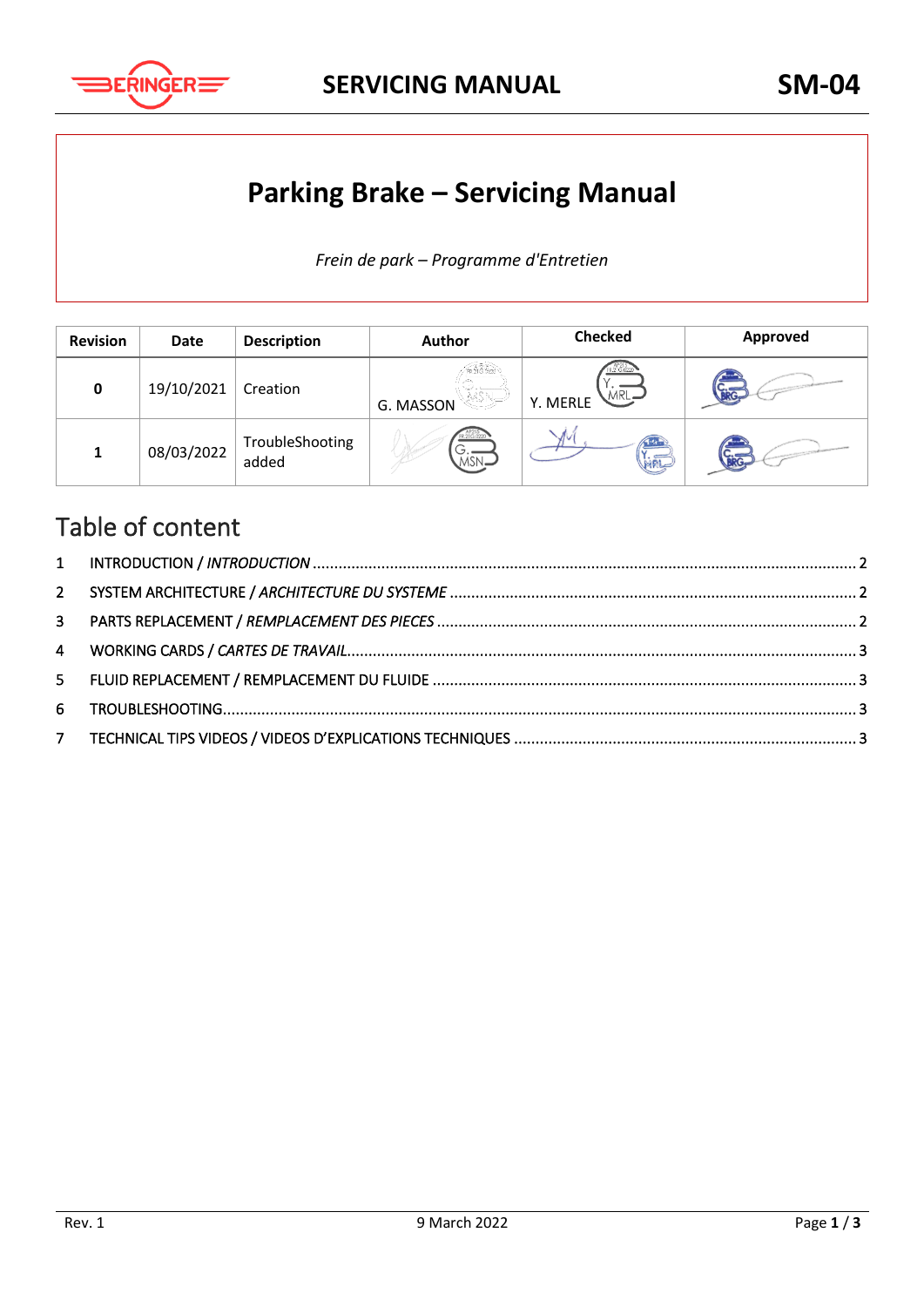

### <span id="page-1-0"></span>1 Introduction / *Introduction*

This document sums-up the parts replacement scheme, the maintenance intervals and the Maintenance Working Cards to be used for all BERINGER Parking-Brakes.

*Ce document regroupe la gestion des remplacements de pièces, les intervalles de maintenance et les cartes de travail de Maintenance à utiliser pour tous les Freins de parking BERINGER.* 

## <span id="page-1-1"></span>2 System architecture / *Architecture du système*



### <span id="page-1-2"></span>3 Parts replacement / *Remplacement des pièces*

No part replacement, no repair scheme is available for Parking-Brakes. The whole product has to be replaced in case of damage or malfunction.

*Aucun remplacement de pièce ni aucune réparation ne sont prévus pour les Freins de park. Le produit complet doit être remplacé en cas d'endommagement ou de dysfonctionnement.*

| Component       | Replacement  | OTL/SLL                  | Event triggering replacement |
|-----------------|--------------|--------------------------|------------------------------|
| Composant       | Remplacement | Durée de vie             | Condition de remplacement    |
| Full product    | On-Condition |                          |                              |
| Produit complet | Selon Etat   | $\overline{\phantom{0}}$ |                              |